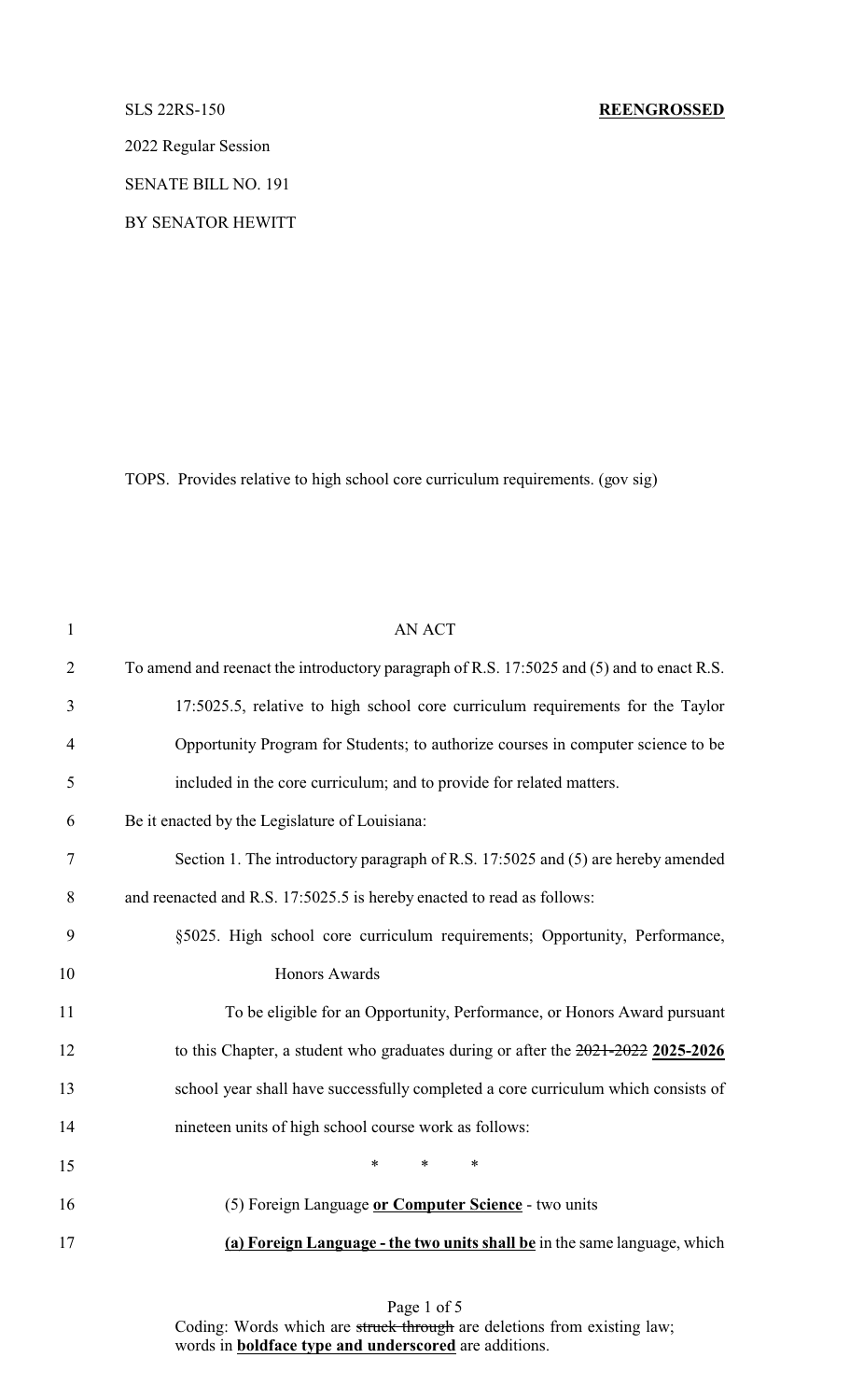| $\mathbf{1}$   | may include the following: AP Chinese Language and Culture, AP French Language |
|----------------|--------------------------------------------------------------------------------|
| $\overline{2}$ | and Culture, AP German Language and Culture, AP Italian Language and Culture,  |
| 3              | AP Japanese Language and Culture, AP Latin, AP Spanish Language and Culture,   |
| $\overline{4}$ | French IV IB, French V IB, Spanish IV IB, and Spanish V IB.                    |
| 5              | (b) Computer Science - the two units shall be in principles, coding, and       |
| 6              | programming, which may include the following: Computer Science I, Computer     |
| 7              | Science II, Fundamentals of HTML, CSS, and JavaScript (Level 1), Advanced      |
| 8              | JavaScript, Functional Programming, and Web Development (Level 2), AP          |
| 9              | Computer Science A, AP Computer Science Principles, Computer Science Year      |
| 10             | <b>One IB, and Computer Science Year Two IB.</b>                               |
| 11             | $\ast$<br>$\ast$<br>$\ast$                                                     |
| 12             | core curriculum requirements; Opportunity,<br>school<br>§5025.5.<br>High       |
| 13             | Performance, Honors Awards; students graduating 2021-2022                      |
| 14             | through 2025-2026 school year                                                  |
| 15             | To be eligible for an Opportunity, Performance, or Honors Award                |
| 16             | pursuant to this Chapter, a student who graduates during the 2021-2022         |
| 17             | through the 2025-2026 school year shall have successfully completed a core     |
| 18             | curriculum which consists of nineteen units of high school course work as      |
| 19             | follows:                                                                       |
| 20             | (1) English - Four Units                                                       |
| 21             | (a) English I.                                                                 |
| 22             | (b) English II.                                                                |
| 23             | (c) One unit chosen from the following: English III, AP English                |
| 24             | Language Arts and Composition, or English III IB (Language A or Literature     |
| 25             | and Performance).                                                              |
| 26             | (d) One unit chosen from the following: English IV, AP English                 |
| 27             | Literature and Composition, or English IV IB (Language A or Literature and     |
| 28             | Performance).                                                                  |
| 29             | (2) Mathematics - Four Units                                                   |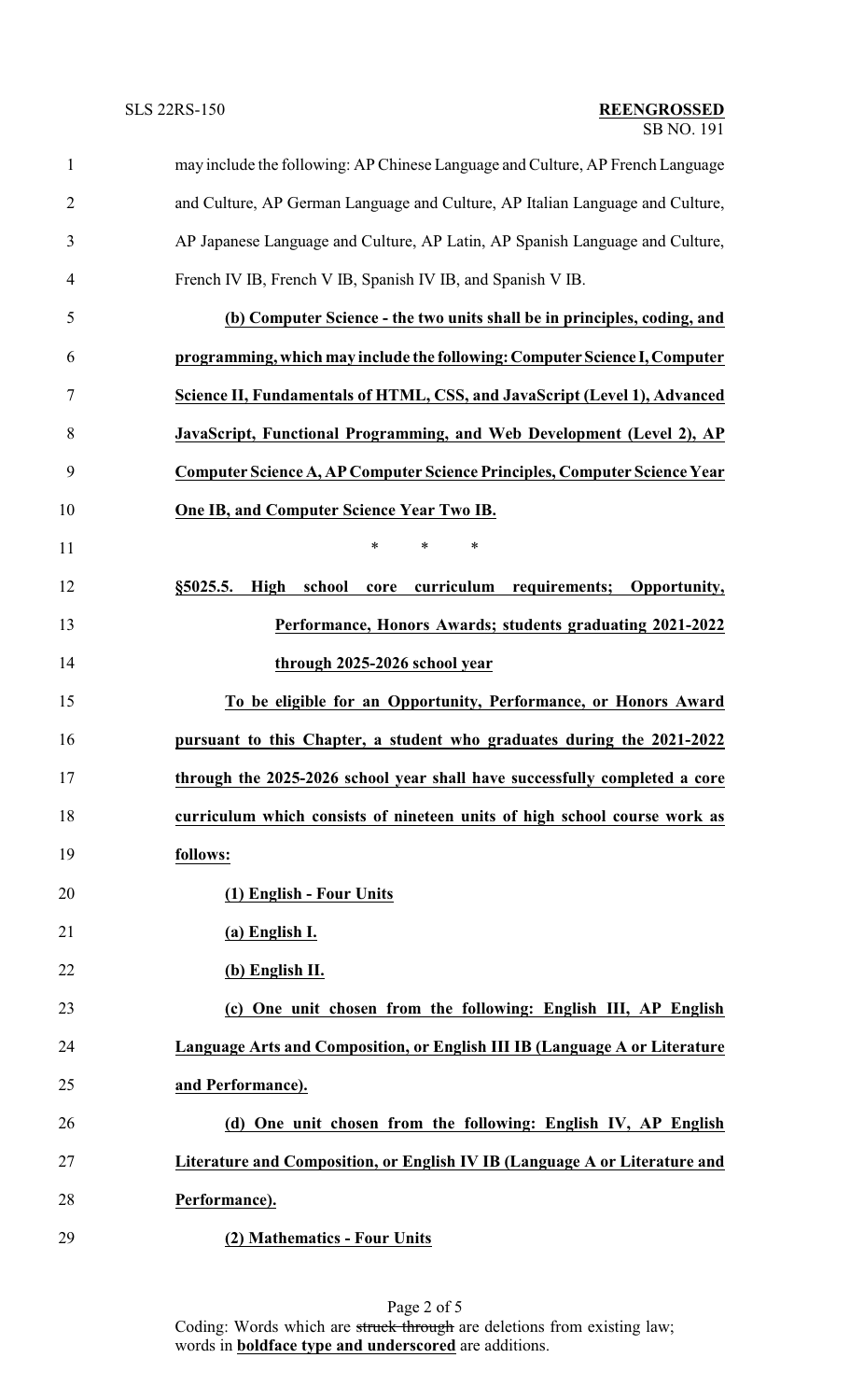| $\mathbf{1}$   | (a) Algebra I (one unit), Geometry (one unit), and Algebra II (one unit).        |
|----------------|----------------------------------------------------------------------------------|
|                |                                                                                  |
| $\overline{2}$ | Integrated Mathematics I, Integrated Mathematics II, and Integrated              |
| 3              | Mathematics III may be substituted for the Algebra I, Geometry, and Algebra      |
| $\overline{4}$ | II sequence.                                                                     |
| 5              | (b) One unit chosen from the following: Algebra III; Advanced Math               |
| 6              | Functions and Statistics, Advanced Math-Pre-Calculus, Pre-Calculus, or Math      |
| $\tau$         | Methods I IB (Mathematical Studies SL); Calculus, AP Calculus AB, or Math        |
| 8              | Methods II IB (Mathematics SL); AP Calculus BC; Probability and Statistics       |
| 9              | or AP Statistics; IB Further Mathematics HL; IB Mathematics HL.                  |
| 10             | (3) Science - Four Units                                                         |
| 11             | (a) Biology I.                                                                   |
| 12             | (b) Chemistry I.                                                                 |
| 13             | (c) Two units chosen from the following: Earth Science; Environmental            |
| 14             | Science; Physical Science; Agriscience I and Agriscience II (one unit combined); |
| 15             | Chemistry II, AP Chemistry, or IB Chemistry II; AP Environmental Science,        |
| 16             | or IB Environmental Systems; Physics I, AP Physics I, AP Physics B, or IB        |
| 17             | Physics I; AP Physics C: Electricity and Magnetism, AP Physics C: Mechanics,     |
| 18             | IB Physics II, or AP Physics II; Biology II, AP Biology, or IB Biology II.       |
| 19             | (4) Social Studies - Four Units                                                  |
| 20             | (a) One unit chosen from the following: U.S. History, AP US History, or          |
| 21             | <b>IB US History.</b>                                                            |
| 22             | (b) One unit chosen from the following: Civics, Government, AP US                |
| 23             | Government and Politics: Comparative, AP US Government and Politics:             |
| 24             | <b>United States.</b>                                                            |
| 25             | (c) Two units chosen from the following: Western Civilization, European          |
| 26             | History, or AP European History; World Geography, AP Human Geography,            |
| 27             | or IB Geography; World History, AP World History, or World History IB;           |
| 28             | History of Religion; IB Economics, Economics, AP Macroeconomics, or AP           |
| 29             | Microeconomics; African American History.                                        |
|                |                                                                                  |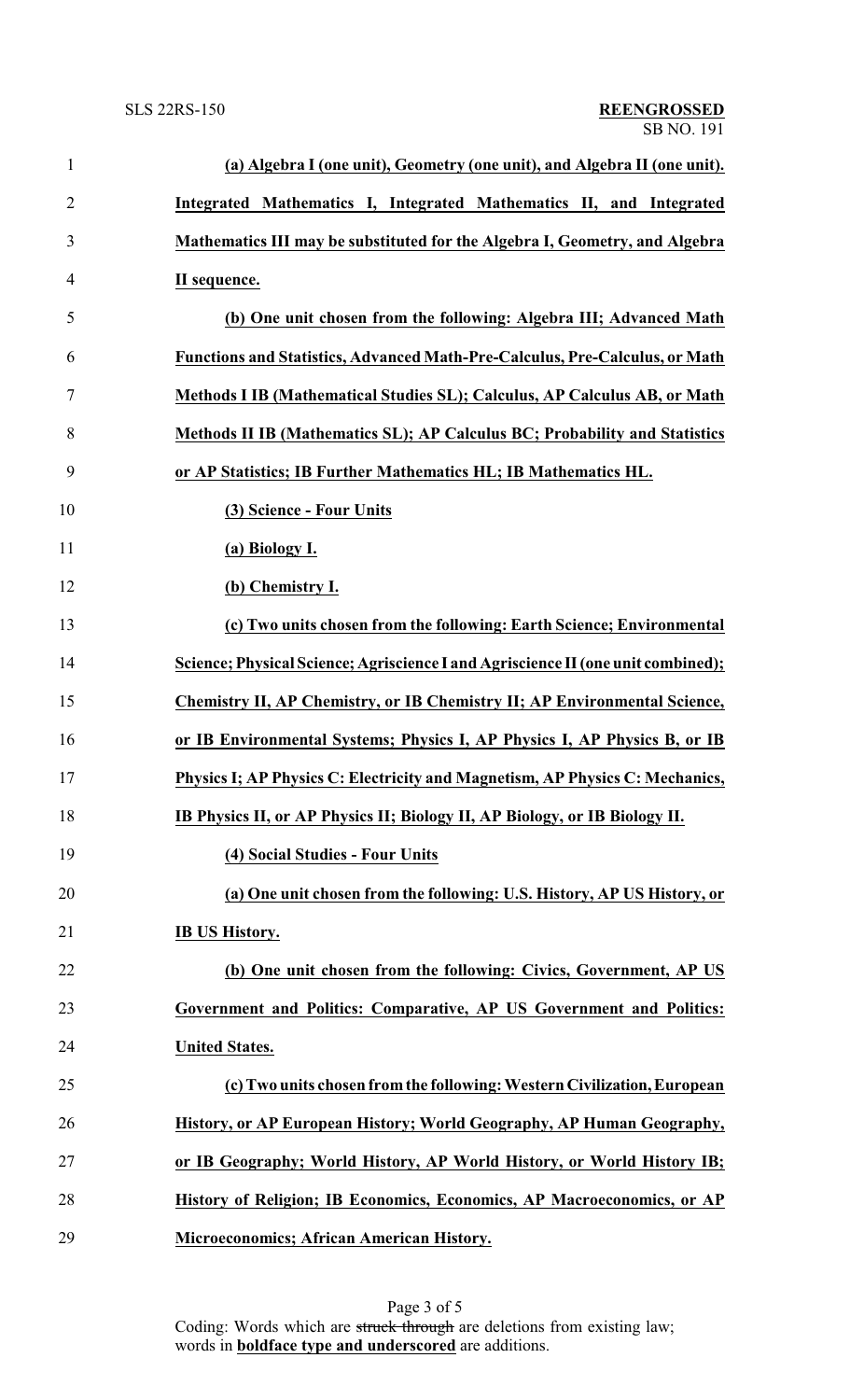| $\mathbf{1}$   | (5) Foreign Language - two units in the same language, which may                              |
|----------------|-----------------------------------------------------------------------------------------------|
| $\overline{2}$ | include the following: AP Chinese Language and Culture, AP French Language                    |
| 3              | and Culture, AP German Language and Culture, AP Italian Language and                          |
| $\overline{4}$ | Culture, AP Japanese Language and Culture, AP Latin, AP Spanish Language                      |
| 5              | and Culture, French IV IB, French V IB, Spanish IV IB, and Spanish V IB.                      |
| 6              | (6) Art - one unit chosen from the following: Performance course in                           |
| $\tau$         | Music, Dance, or Theatre; Fine Arts Survey; Art I, II, III, and IV; Talented Art              |
| 8              | I, II, III, and IV; Talented Music I, II, III, and IV; Talented Theater Arts I, II,           |
| 9              | III, and IV; Speech III and Speech IV (one unit combined); AP Art History; AP                 |
| 10             | Studio Art: 2-D Design; AP Studio Art: 3-D Design; AP Studio Art: Drawing;                    |
| 11             | AP Music Theory; Film Study I IB; Film Study II IB; Music I IB; Music II IB;                  |
| 12             | Art Design III IB; Art Design IV IB; Theatre I IB; or Drafting.                               |
| 13             | (7) For the purposes of this Section, any core curriculum course that is                      |
| 14             | taken by a student who has been identified as gifted pursuant to State Board of               |
| 15             | Elementary and Secondary Education policy and that is taken in fulfillment of                 |
| 16             | the student's Individualized Education Program shall be considered a gifted                   |
| 17             | course and shall fulfill the core curriculum requirement in its given subject                 |
| 18             | area.                                                                                         |
| 19             | Section 2. This Act shall become effective upon signature by the governor or, if not          |
| 20             | signed by the governor, upon expiration of the time for bills to become law without signature |
| 21             | by the governor, as provided by Article III, Section 18 of the Constitution of Louisiana. If  |
| 22             | vetoed by the governor and subsequently approved by the legislature, this Act shall become    |
| 23             | effective on the day following such approval.                                                 |
|                |                                                                                               |

The original instrument was prepared by Cheryl Serrett. The following digest, which does not constitute a part of the legislative instrument, was prepared by Thomas L. Tyler.

## DIGEST SB 191 Reengrossed 2022 Regular Session Hewitt

Present law provides for a high school core curriculum that is required for a student to be eligible for a Taylor Opportunity Program for Students (TOPS) award. Present law requires two units of foreign language that are in the same language.

Page 4 of 5 Coding: Words which are struck through are deletions from existing law; words in **boldface type and underscored** are additions.